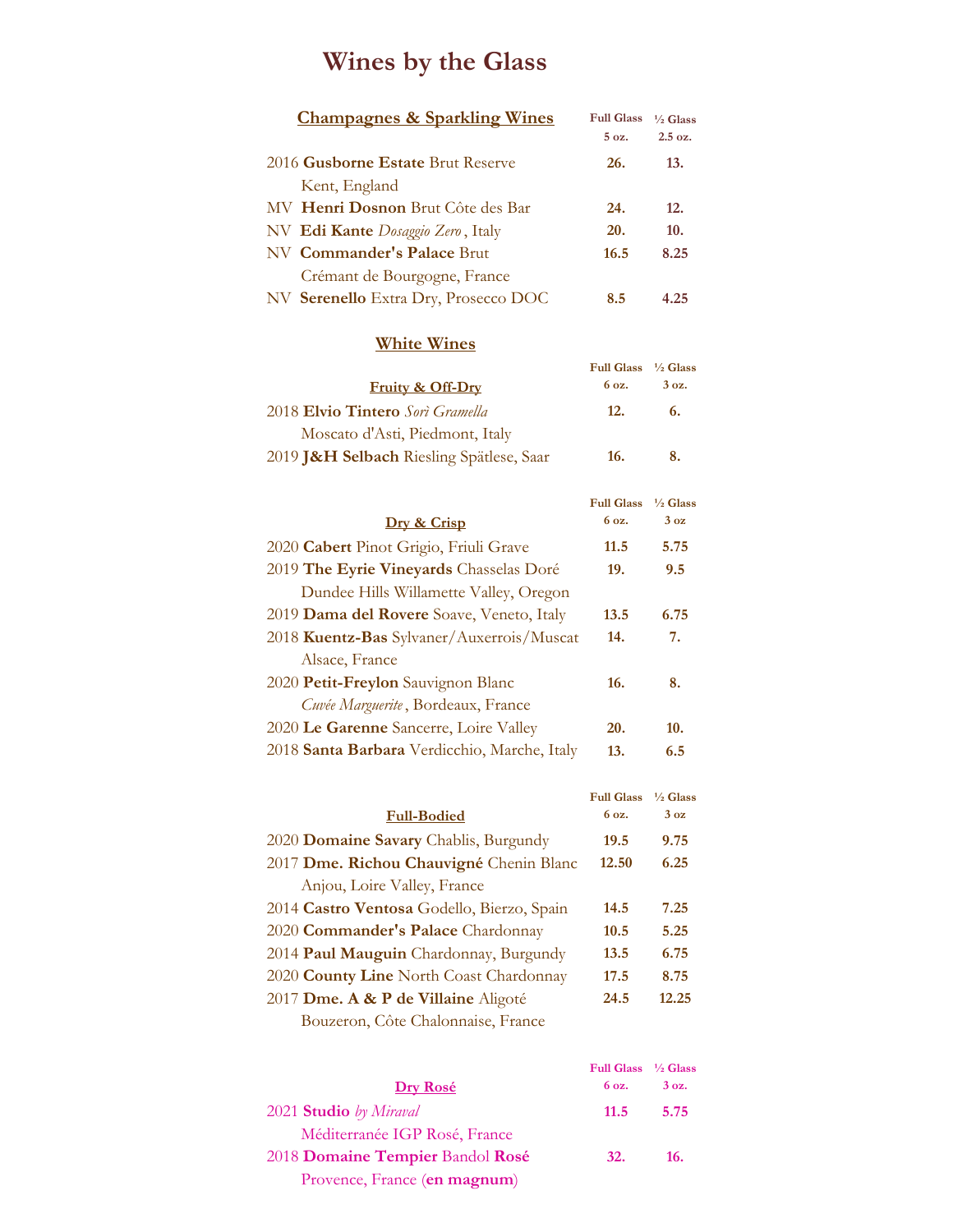# **Wines by the Glass**

### **Red Wines**

|                                            | <b>Full Glass</b> | $\frac{1}{2}$ Glass |
|--------------------------------------------|-------------------|---------------------|
| Light & Fruity                             | 6 oz.             | $3oz$ .             |
| 2018 Bruscus Lambrusco Amabile             | 11.5              | 5.75                |
| San Valentino, Reggiano DOC, Italy         |                   |                     |
| 2019 Terres d'Orées l'Ancien, Gamay        | 12.5              | 6.25                |
| Vieilles Vignes, Beaujolais, France        |                   |                     |
| 2019 Mouton Noir Other People's Pinot      | 15.               | 7.5                 |
| Pinot Noir, Willamette Valley, Oregon      |                   |                     |
| 2015 Domaine Bourgogne-Devaux la Perrière  | 17.               | 8.5                 |
| Hautes-Côtes de Beaune, Burgundy           |                   |                     |
| 2016 Elvio Tintero, Langhe Nebbiolo, Italy | 13.               | 6.5                 |

|                                            | Full Glass <sup>1</sup> /2 Glass |                  |
|--------------------------------------------|----------------------------------|------------------|
| <b>Medium Bodied</b>                       | 6 oz.                            | 3.0 <sub>z</sub> |
| 2015 Duline la Duline Schioppettino        | 22.                              | 11.              |
| Friuli-Venezia Giulia · Italy              |                                  |                  |
| 2018 Commander's Palace Merlot             | 10.5                             | 5.25             |
| by Bruno Lafon, Pays d'Oc, France          |                                  |                  |
| 2015 Domaine Ollier-Taillefer les Collines | 11.5                             | 5.75             |
| Faugères, Languedoc-Roussillon, France     |                                  |                  |
| 2016 Cht. Saint-Julian Cuvée Analogie      | 13.                              | 6.5              |
| Bordeaux Supérieur, Bordeaux, France       |                                  |                  |
|                                            |                                  |                  |

| <b>Full-Bodied</b>                          | <b>Full Glass</b> | $\frac{1}{6}$ Glass |
|---------------------------------------------|-------------------|---------------------|
|                                             | 6 oz.             | $3oz$ .             |
| 2020 Commander's Palace Cabernet            | 11.5              | 5.75                |
| by Bruno Lafon, Pays d'Oc, France           |                   |                     |
| 2019 Requiem Cabernet Sauvignon             | 15.               | 7.5                 |
| Columbia Valley, Washington                 |                   |                     |
| 2017 Obsidian Ridge Cabernet Sauvignon      | 19.5              | 9.75                |
| Red Hills of Lake County, California        |                   |                     |
| 2016 Dme. Christelle Betton Syrah           | 22.               | 11.                 |
| Crozes-Hermitage, Rhône Valley, France      |                   |                     |
| 2011 Cht. de Bellevue Lussac-Saint-Émillion | 28.               | 14.                 |
| Bordeaux, France (en magnum)                |                   |                     |
|                                             |                   |                     |

| <b>Sweet &amp; Stickys</b>                 | <b>Full Glass</b><br>3 oz. | $\frac{1}{2}$ Glass<br>$1\frac{1}{2}$ oz. |
|--------------------------------------------|----------------------------|-------------------------------------------|
| 2018 Quady Essensia Orange Muscat          | 12.                        | 6.                                        |
| 2017 Domaine Huët Vouvray Moelleux         | 15.                        | 7.5                                       |
| 2010 Secret de Château Biac Cadillac, Bdx. | 22.                        | 11.                                       |
| 2016 Royal Tokaji Red Label Tokaj, Hungary | 23.                        | 11.5                                      |
| NV Jacky Navarre Vieux 29 Year             | 25.                        | 12.5                                      |
| Pineau des Chartentes, Charentes, France   |                            |                                           |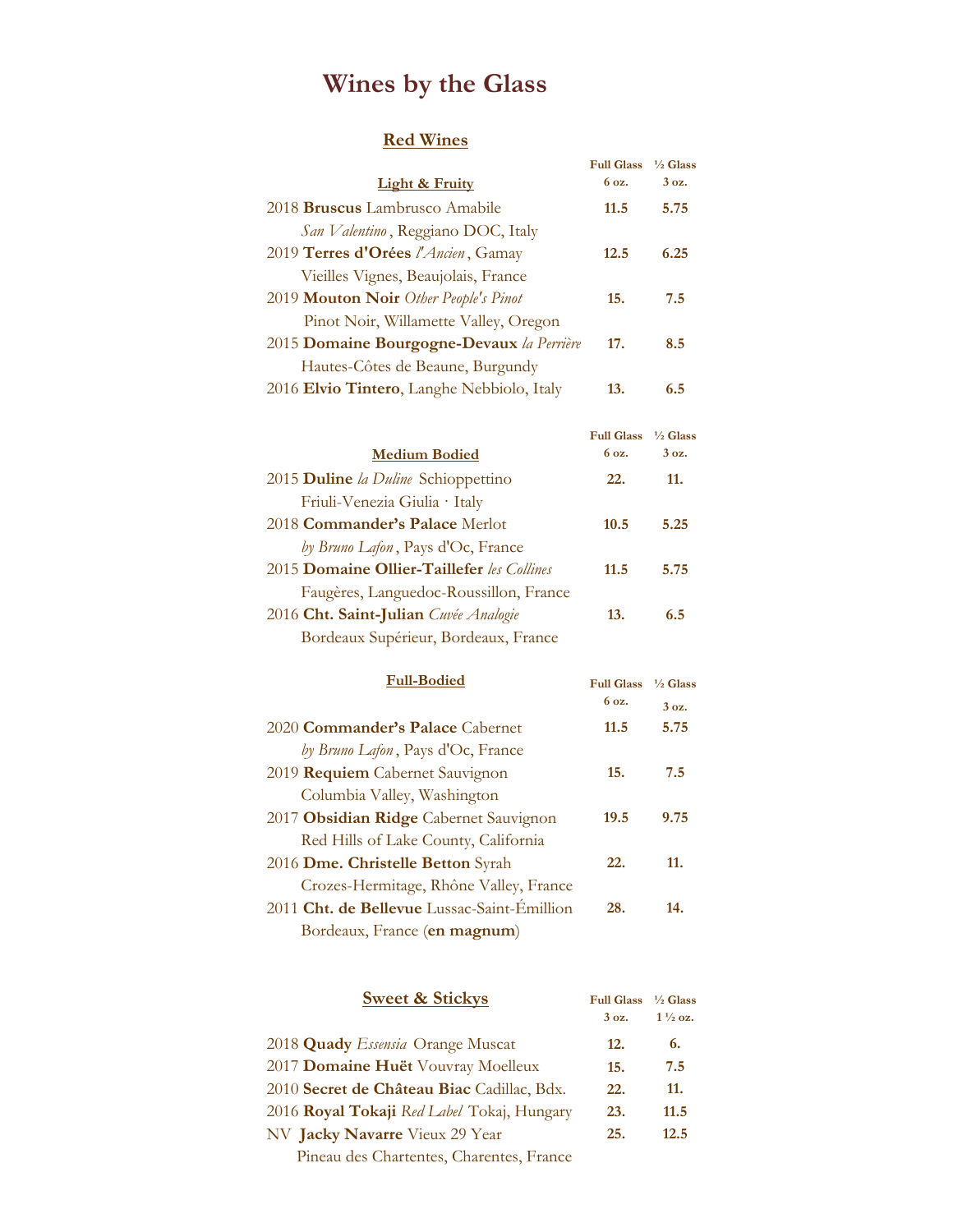

### **Crescent City Cooler \$10.00**

 Pineapple mango vodka, freshly squeezed limes, bitters and ginger ale compose a refresher you won't soon forget!

### **Sazerac** \$11.00

 interpretation is made with a perfect balance of Sazerac Rye Whiskey, Herbsaint, a few dashes of bitters and a twist of lemon to finish it off. The official cocktail of New Orleans! Our modern-day

## **Example 311.00 Whiskey Smash** \$11.00

 crushed ice are added for a real thirst quencher, Southern style. Maker's Mark, orange liqueur, muddled mint, lemon, &

## **Whoa, Nellie! \$13.00**

 Created right off the parade route by Doc Cocktail himself Ted Haigh along with our own Arlene Nesser and Lally Brennan. This blend of Sazerac rye, Myers dark rum, and citrus will have you saying Whoa, Nellie after the first sip!

# **In the Land of Cocktails In the Land of Cocktails**

**Ask your server for a copy of our Cocktail Book Ask your server for a copy of our Cocktail Book** 







 together to give us a refreshing punch. Just the thing for a brief respite between the partying and carrying on! Coconut water, basil, pineapple and lime all come **#FitDish** 

### **Peach Basil Cooler** \$7.00

 with fresh basil & freshly squeezed lemon juice. This alcohol free cooler contains peach puree & agave

## **Root Beer Fleauxt** \$7.00

 Our sweet and delicious milk punch with Abita rootbeer poured over crushed ice. All the flavor of a float without the brain freeze.